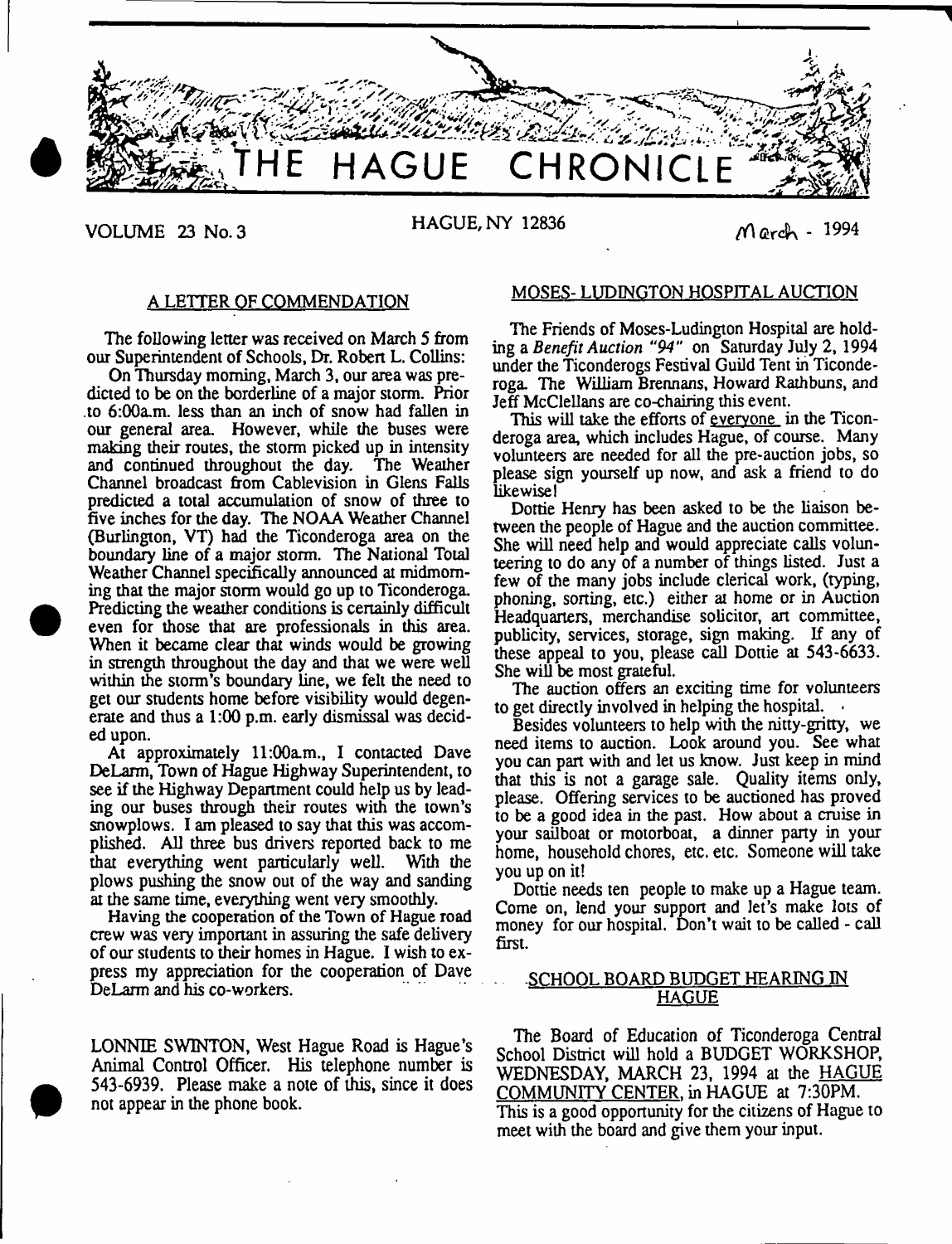### LINE DANCING BENEFIT

The TICONDEROGA FESTIVAL GUILD is sponsoring a line dance al the Putnam Fire Hall on Saturday, March 26 at 7PM featuring Sue Burdick and the "Electric Buggy", "Slap Weather" and "Tush-Push". Learn the latest craze that is sweeping the country! Guaranteed a barrel of fun whether you know how or are just learning!

A Texas style buffet will be served.

#### SQUARE DANCING AND LINE DANCING IN HAGUE

North Country Dance- squares, contras, lines and reels, at the Hague Community Center, 7:30-9:30PM, usually the second Wednesday of each month. However due to prior commitments, the next dance will be held on the first Wed. of April - April 6. Instructors: Stan and Cathie Burdick.

Line dancing every Friday from 7-9PM at the Community Center.

#### HAGUE BOOK DISCUSSION GROUP

Our group meets monthly. If you would enjoy sharing your ideas about books you've read, we invite you to join us. There are no membership requirements. Our discussions are very informal. We focus on one book each month, but you may attend without having read the book. For further information, call 543-6039.

#### WOMEN HELPING WOMEN CHANGES MEETING DATE

Due to conflicting interests scheduled on the first Monday of each month, Women Helping Women will meet the second Monday of every month at 7-8:30PM, starting with our April 11th meeting. The guest speaker will be Dr. David Welch, who will discuss Osteoporosis. He is a graduate of Cornell University and Temple University and did his internship at St. Peters Hospital and his residency at Albany Medical Center. His certification is in physical medicine and rehabilitation.

Dr. Welch has an impressive speaking ability, coupled with compassion and understanding of the medical problems that face women of the 90's.

On March 7 Arthur Andrea, a new resident in Hague and a former NYCity detective led a most interesting discussion on safety in the home, on the road, in the workplace, etc. Many suggestions were given on how to protect oneself against purse snatchers, burglars, rapists, etc.

Women Helping Women is a group of women who meet informally each month at the Community Center to discuss subjects of interest to them. Many good programs are planned for the future. It is open to anyone who is interested in learning more about a wide range of subjects.

#### FROM OUR HISTORIAN

The Historical Museum has received a large album of school related pictures from Ella (Frasier) Conreni. Many are of the graduation class of 1946 and taken on their Washington trip. Also there are pictures of elementary groups, individuals, teachers and many others. Most all are identified. This is a valuable addition to our material on Hague Central School. Our albums need more pictures of graduating classes.

During February the Post-Star held its annual Hist'ry-Myst'ry contest, this time featuring pictures from the Hague Museum collecton of artifacts. The result of this is yet to be published.

The Historical Society had a table of picture albums and some artifacts on display in the meeting room .., Clifton West

# HAGUE HISTORICAL SOCIETY

The Hague Historical Society will hold its first meeting of 1994 on Thursday, March 24 al the Hague Community Center. The subject of this meeting is "Gleanings of Memory" in which each member will be asked to relate one of their most important life memories. This is, after all, the events and thoughts of which history is made. Four years ago the members took part in a similar meeting and all declared it one of the best ever. So come with one of your most important memories. Due to technical problems, the Sexton sisters program will be scheduled for a later date.

April produces our joint Hague-Ticonderoga societies meeting on Friday, April 15, at the Hague Community Center. Hague will be the hosts and Ticonderoga will supply the program with a noted genealogist who will describe how easy it is to do your own genealogy. This joint meeting continues a tradition started some six years ago.

Both programs start at 8PM and are preceded by a social hour starting at 7:30PM. The public is invited to come with their particular special memory.

GLEANING will be on Wednesday, March 23 from 10AM-11 AM al the Community Center.

NEXT BLOOD PRESSURE CLINIC - March 16 from 1-2PM at the Community Center. Open to ALL residents.

#### HAGUE VOLUNTEER FIRE DEPARTMENT

The Winter Weekend breakfasts were a fabulous success; we have every reason to believe that we made \$500, although one bill has not yet been received. We thank everyone who turned out in the early dawn to cook, brew, serve and clean up. Special thanks go to Joyce Monroe, our food chairman, and to Misty, Kristy and Gail, who came and raced madly around, performing efficiently, and pretending it was fun; these three ladies are visitors to our town during this particular weekend and their help is greatly appreciated. Thanks are also due to everyone who came and ate. We thank all others who gave so willingly of their time; if we tried to account for all, we would omit someone, so we won't even attempt it. Just know, all of you, that we thank you!

Ambulance #740 made 9 runs in February, resulting in 461 miles and 74 man hours.

Ambulance #741, which stood by for Winter Weekend, used 41 miles and 29 man hours.

There were no fire calls  $\dots$  ewa

#### HAGUE SENIOR CITIZENS CLUB

The Hague Senior Citizens are planning a pot luck luncheon for noon on Tuesday, March 22 at the Community Center. Anyone who is 50+, a resident of Hague, year round or seasonal, can attend. BUT YOU MUST REGISTER by phoning 543-6161 (we need to know how many places to set, how many cups AND how much meat to buy.)

Please register by March 17. Come and socialize - and bring a food item to share. . . . ewa

MAGAZINE TRAILER'S NEXT APPEARANCE AT COM-MUNITY CENTER WILL BE APRIL 20-24.

ANIMAL CONTROL OFFICER LONNIE SWINTON IS PLANNING A RABIES CLINIC ON APRIL 27. MORE NEXT MONTH.

Tfic *secret of Bapppiness is to count your Blessings, not your Birthdays.*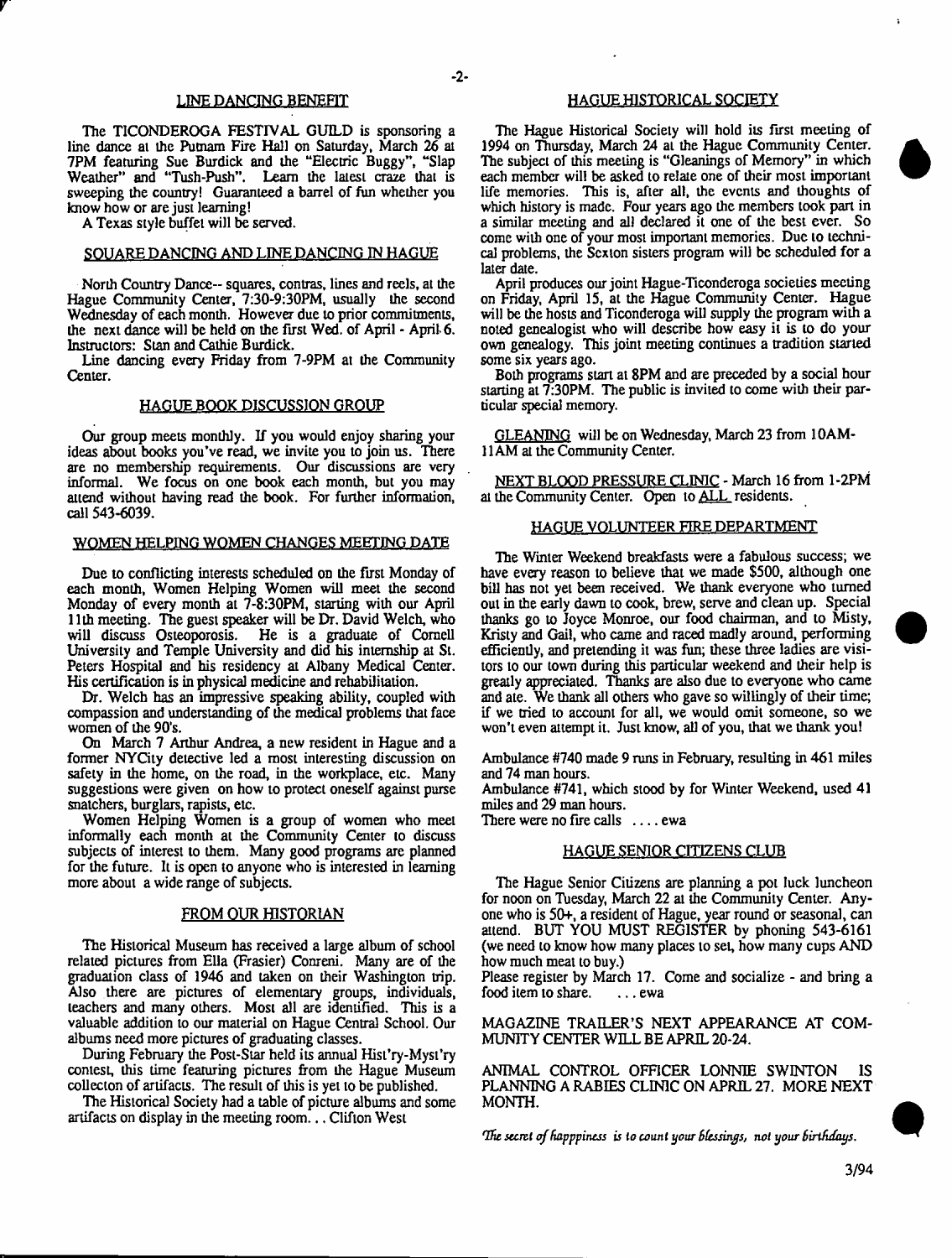# ZONING BOARD OF APPEALS

In spite of another fierce winter snow storm, the ZBA met on its regular evening (Feb.24) to interview Richard Hourigan and Bruce Clark for two of the three openings on that board. Mary Lou Doulin was the third candidate but was too ill to attend.

Later Chris Ginn was nominated for Chairman and Dave Martucci, vice chairman. At the town board meeting on March 8 these nominations were approved.

# PLANNING BOARD

The March 3 Planning Board meeting was canceled for the usual Thursday reason - SNOW. Next meeting is scheduled for April 7.

# TOWN BOARD - MARCH 8.1994

The long awaited Hague sewer system is again in doubt because of the suit filed by Robert Schulz against wastewater regulations proposed by the LGPC. Warren County is appealing the appellate court decision which annulled the regulations. Because of this the county may wish to reevaluate the Hague project in view of that annulment

Problems concerning leakage and furnace maintenance have plagued the Community Center this long, cold, snowy winter.

Ralph Denno has been approved to do the floor repairs which will be paid for by insurance. Modifications to the heating system are also being investigated.

Several people, took advantage of "privilege of the floor" and questioned  $\cdot$ 1. What is happening to the bum plant? (The answer is complicated and not yet settled.)

•2. When will recycling building in Hague be ready for use? (A solution is under discussion now.)

•3.' A "State of the Town" report has been promised for next month by our supervisor in answer to a question about future aims for our community.

David DeLarm, highway supervisor, received accolades from townspeople for the job done by his crew through 15+ storms. Also, thanks from School Superintendent Robert Collins for clearing roads to accommodate school busses on the way home through another devastating snow storm on March 3. (Have you noticed how many of the storms have hit on Thursdays?) incidentally, the next school board budget meeting will be held in the Hague Community Center on March 23 at 7:30PM.

Hague is looking for someone to work as town park caretaker, gardener and cemetery attendant and Community Center custodian (all rolled into one). This'worker will be hired on a full-time basis with the

Civil Service job but taking a test is not necessary. Interested? Call the supervisor at 543-6161 Other items of interest.:

1. Off-season square dancing and the Sabbath Day Point Chapel summer program have each been awarded a \$500 grant from Warren County through the NYS Council of the Arts.

2. It is time to consider a septic system at the landfill for the use of landfill employees.

3. Watch for new spring schedule at the landfill.

4. Summer swim program will be available again this year at Silver Bay.

5. Board approved use of town park on June 25 & 26 for Adirondack Board Sailing Assoc.

6. Applications are being taken at the Community Center for life-guards this summer. .

7. Mr. Rudy Wiith, CEO of Moses- Ludington Hospital will bring us up to date at the April Town Board meeting.

f}. The agreement with Silver Bay to make three payments of \$2,233 each is ready to be signed by Hague and Silver Bay. These funds are their part of Hague's payment to Moses-Ludington Hospital.

\$ public hearing on the landfill reclamation study is set for March 24, 1994 at  $6:30PM$ . Res. #10. This will be held in the Community Center.

Project "Directory Sign" is under way with the Home Bureau and the Chamber of Commerce deeply involved. We'll be hearing more about this project as it develops.

The possibility of gaining a grant could help in the cost of repair to our boat launch... gl

# WARREN COUNTY COUNCIL OF SENIOR CITIZENS

May is Senior Citizen Month. To honor all seniors and particularly those who have been chosen by their counties to be especially honored, the Warren County Council of Senior Citizens will hold its annual spring luncheon at the Ramada Inn in Lake George, NY (Exit 21 of the Northway). The luncheon will be al 12 noon on May 19. There will be a choice of two entrees: beef ana chicken. Both are priced at \$9.00 and include the tax and tip, (This is the same price as last year). If you wish to attend, an4 we hope you do, please register by phoning the Hague Community Center at 543-6161. Be sure to specify your choice of entree when registering. The deadline for acceptance of reservations is April 28. No refunds will made after May 10. No take out meals - because too much confusion when large groups are served.

For the past three years Hague has sent great delegations to these luncheons and it would be wonderful if we could continue our attendance record. Last year's group was very well pleased with both the food and the atmosphere provided by the Ramada. Do come and honor the Seniors chosen by Hamilton and Warren Counties as being special this year. If you are 50+ and a resident, seasonal or year round, you are eligible to attend. Your check, made payable to Ethel W. Andrus, should be mailed to her at RO. Box 2551, Silver Bay, NY 12874-0551. She will then write a check to cover the entire amount. Registration and ticket distribution will begin at the Ramada on May 19 at 10:30AM.

.. .ewa

*The oidtr the violin, the sweeter the music.*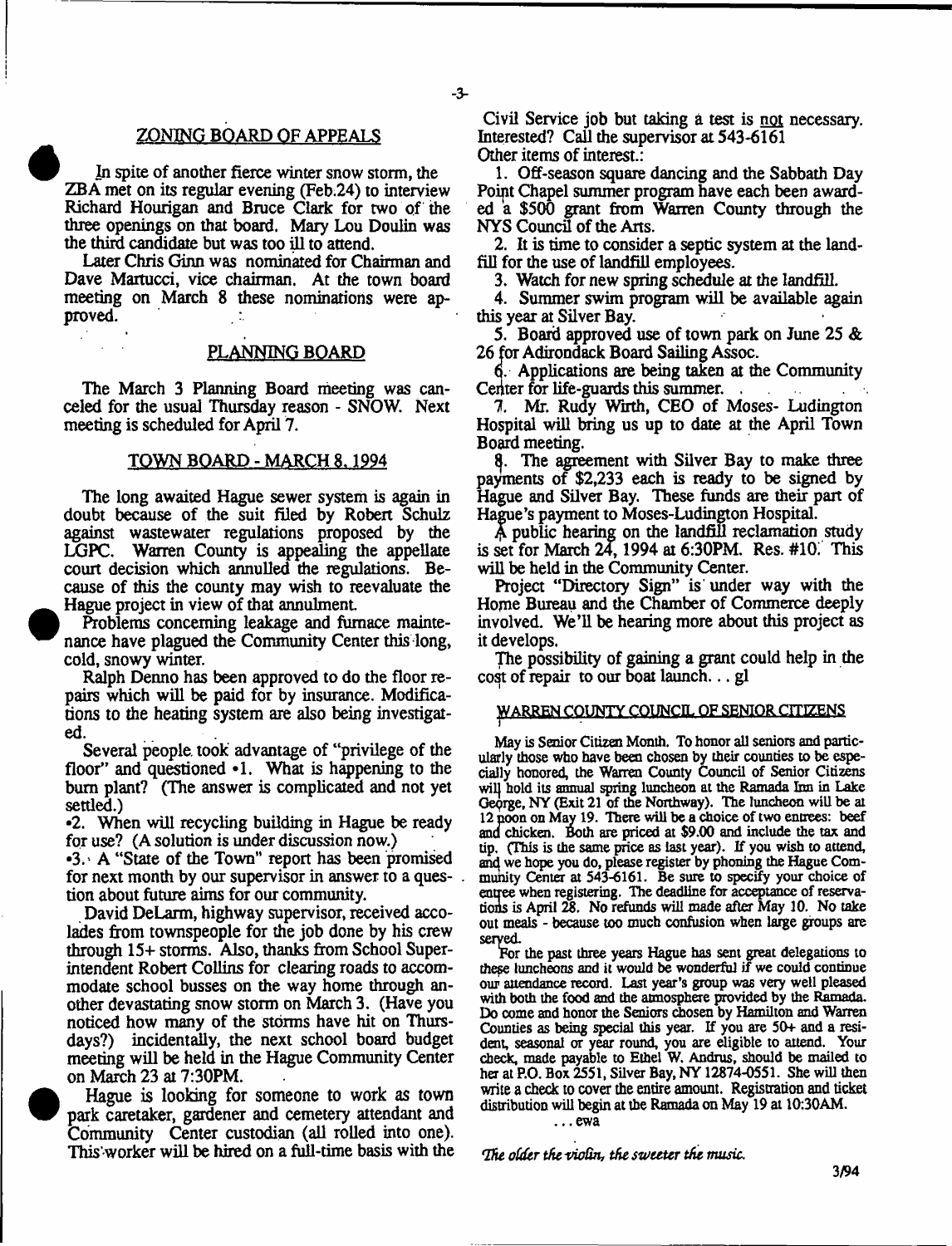The Hague Baptist Church and the Hague Wesleyan Church will meet together in the Hague Baptist Church Annex for an Ecumenical Communion Service on Maundy Thursday, March 31 at 7PM. They welcome any members of the community who would like to share in this service.

ومنتاوي

 $\sim$  15

On Good Friday, April 1, the last part of "Jesus of Nazareth" will be shown in the Hague Baptist Church annex at 5:30PM.

On Easter a community sunrise service will be held at the town park at 6:30. This will be followed by a pancake breakfast in the Baptist Church annex at 7AM. At 10:30AM there will be a celebration of Christ's resurrection. Regular Sunday mass.

CHURCH OF THE BLESSED SACRAMENT - Holy Thursday night service at 7:30PM. Good Friday service - 7:30PM. Saturday, April 2 Vigil will be held al St. John the Baptist Church in Chestertown at 8PM.

#### HAGUE ALUMNI REUNION PLANNED

To include the Hague Central School's graduating classes of 1966-1979

On Saturday, July 30,2PM - ?

50/50 raffle tickets are being sold by alumni to help with expenses. First drawing, was on Feb. 20.

For information contact Robin (Warren) Montgomery, 585-6418 or Valerie (May) Lawrence (543-6120).

#### FROM YOUR EDITOR/PUBLISHER

For those of you who may be new, or just don't understand our system of keeping track", I will try to simplify our procedure.

Each month your publisher goes over the mailing list, which numbers approximately 700. The dates on the labels are checked and if the date shows a year has lapsed since your last contribution, the date on the label is circled in red as a gentle reminder. Remember - the date on the label is THE LAST DATE A CONTRIBUTION WAS RECEIVED. In other Words: if the dale on your label reads Apr 93, we received a contribution from you in April 1993 and would hope to receive another contribution in April 1994., etc. If you' miss the red circle, we send a written reminder in the next issue. Then if we still do not hear from you, we have to assume that you are no longer interested in receiving the paper and delete your name.

Again, the staff of The Hague Chronicle sincerely thanks you all for your contributions. Last November many of you heard our cries for help and sent us a second contribution. For this we are eternally grateful. We are-now operating in the black again, thanks to our generous readers. We are not infallible. If you find we have made a mistake on the date, or if you ever miss an issue, please let us know immediately so we can correct our records.

We also appreciate any. news you have to be.published. We depend on our readers to supply the information for our Soundings column and other bits of information.

Suggestions and criticisms are always welcome.'.. djh

# 1994 WILDERNESS EXPLORATION PROGRAM

9-11 year olds June 24,25, & 26, Thirteenth Lake, North Creek Required deposit - \$ 10.00

12-13 year olds, July 8,9, & 10on Long Lake. Deposit- \$15.00 14-18 year olds - July 19, 10, 21, & 22 to canoe Long Lake to Racqueue River -access site near Tupper Lake. Dep. - \$20.00 To register: Send required deposit (payable to "Warren County Cooperative Extension") to Cornell Cooperative Extension in Warren County, HCR02 Box 23B, Schroon River Rd,

Warrensburg, NY 12885.  $\frac{1}{2}$  **w**  $\frac{1}{2}$  **w**  $\frac{1}{2}$  **w**  $\frac{1}{2}$  **w**  $\frac{1}{2}$  **w**  $\frac{1}{2}$  **w**  $\frac{1}{2}$  **w**  $\frac{1}{2}$  **w**  $\frac{1}{2}$  **w**  $\frac{1}{2}$  **w**  $\frac{1}{2}$  **w**  $\frac{1}{2}$  **w**  $\frac{1}{2}$  **w**  $\frac{1}{2}$  **w**  $\$ 

Upon receipt of your deposit an information packet will be sentered to you.

IMPORTANT: If you have not participated in past 4-H trips involving canoes, you must attend a canoe safety session on Wednesday, June 8 at 6PM at the Schroon River Canoe Access Site near fairgrounds in Warrensburg.

#### WEATHER NOTES Mary Lou Doulin

Winter is not over despite the spring equinox is ten days away. In the last four weeks we have had four major snow storms with enormous amounts of snow. No longer is the snow the white powder that is so great for skiing. Now that March is upon us the snow is wetter, heavier, and icier. The big storms moving up from the south are bringing rain and freezing rain.

The coldest temperature in the region was -37<sup>2</sup> on the top of Gore Mt. Feb. 27. I guess the North Pole has moved south! In Hague that same day it never got above 0 and -192 was the lowest temperature of that day. Here are some facts:

1. The highest temperature was 52 on Feb 20.

2. The first time it rained was Monday, March 7 when it was 42?.

3. 20 days out of 28 were below freezing in February.

4. The storm of Thursday, March 3 was a classic Nor'easter. which brought 20 additional inches of snow, lakeside..

5 Dates of the storms: March 10 and 3, February 24,23 and 9.

6. The storm of March 10 brought power outage for 11 hours lakeside and 14 hours in the higher elevations (and another school holiday!)

7. Cars are still seen on Lake George. This is unusual for so late in the season.

Be encouraged. The daytime temperatures are slowly creeping' up and the daylight hours are longer. It is time for the robins, so be alert, and keep looking and hoping.

#### FATHER BRODERICK TRANSFERRED

The parishioners of Blessed Sacrament Church were saddened to learn of the transfer of Father Richard Broderick to a church in Clifton Park. He was a bright light in the community an4 his personal qualities of optimism, compassion and spirit will be greatly missed. We wish him well in his new parish.

#### CHAMBER OF COMMERCE NEWS

The last meeting of the Warren County Council of'Chambers was cancelled twice due to bad Thursday weather, but Mark Martucci, President of the Council and member of the Laker George Regional Tourism Board, reports that County promotional activities and funding are now being concentrated on advertising in publications outside, our area, in an effort to attract more visitors from specific target areas. He and two other members of our Chamber will be working closely with the Warren County Tbyrism Department's Community Promotion Assistance group to produce ad material for chosen publications for the next few months. To raise additional funding for this sort of promotion, the Tourism Board is sponsoring a "Spring for Tburism" Hot Caribbean Nights festivity, featuring a silent auction on April 9 at the Sagamore Resort in Bolton Landing. For more details contact Mark Martucci, 543-6528.

The sign committee will continue to work with the Mohican Home Bureau, bringing in sketches and bids for the "Welcome to Hague" sign that is planned to replace the present Ice Auger sign at the interesection of 8 and 9N, hopefully before summer.

Arts Fair plans are under way. Arts Fair Chairman Fran Clifton has sent out numerous applications, with good response already. (See CHAMBER on page 5) 3/94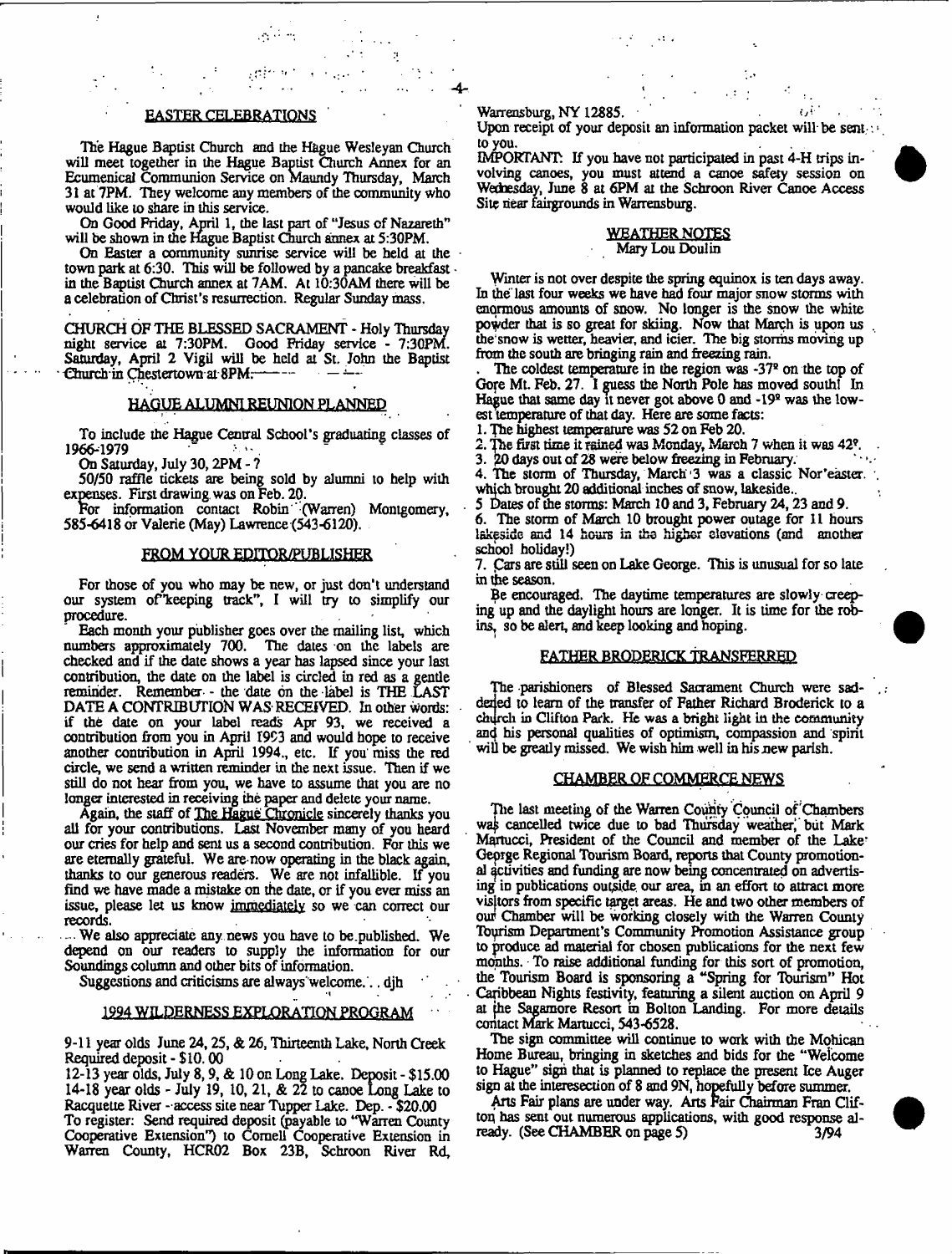### CHAMBER (com. from page 4)

Chamber funding for the weekly Summer Square Dance Program was approved at the last meeting on March 2, which will give everyone something to look forward to and offer guests in July and August. The Chamber has also received a Warren County Decentralization Grant to help support the off-season square dance program throughout the rest of 1994.

Coming up soon: The N.Y.S. B.A.S.S. Federation's Opener Tournament in June.

# LETTERS TO THE EDITOR

The February issue of the Chronicle included an article on the Mary C. Beste Scholarship Fund. While this article professes to give a history of the fund, this history is incomplete and failed to give credit to the numerous Hague residents who were instru-. mental in the success of the Scholarship Fund. It is in the interest of accuracy and objective reporting that 1 submit the following:

The original contributors were Miss Mary C. Beste with \$5,000 and Mrs. Julius Hendrickson with \$1,000. A committee of six: Keith DeLarm, Bea Frasier, Ida May, Tbm Smith, Joe Streeter and Rudy Meola, as chairman, formulated the by-laws governing the scholarship and the scholarship became a reality. Other residents who served on later committees included Fred Sain, Pat DeLarm, Wilford Hutchinson and David DeFranco.

In 1979 the Hague school closed. Sometime after that a new committee was formed to review the administration of the Scholarship to decide on what direction to follow now that the original by-laws no longer applied. The committee consisting of Ida May, Pat DeLarm, Jean McKee, Rev. Van Vliet, Pam Hens, Norman Strum and Rudy Meola, as chairman, agreed that the Scholarship should continue and held various fund raising activities. Alas, the response was less than enthusiastic. While awards were continued, revenues were not enough to sustain the awarding of scholarships. At this point the Committee made the agonizing decision to phase out the Mary C. Beste Scholarship.

From 1980 to 1985 several articles appeared in The Hague Chronicle detailing the plight of the Scholarship Fund. At this time the administration of the Scholarship Fund was turned over to the Hague Winter Carnival Committee.

The original committee, together with the subsequent committees raised and awarded well over \$18,000 to 36 Hague students from 1972 to 1985. This is an accomplishment in which our entire community canshare with pride, *fsl* Rudolph Meola

### CUB SCOUT PACK 21 NEWS

Our pack's first Pinewood Derby took place during Hague's Winter Weekend with a small, but enthusiastic crowd of spectators. The Cubs were "fueled up" after helping and eating at the Firemen's breakfast. All 7 entries were impressve and had good showings. After several fast heals, the Gold medal went to Ryan Lawrence, the Silver to Tyler Wells, and John Costello's car won the Bronze. Good show, boys!

Some of our Cubs took a wintery trip to Lake George for an afternoon of bowling. This launched our "Bowl-a-tree" This launched our "Bowl-a-tree" fundraiser. Seedling trees' may be purchased until March 22 from a Pack 21 Cub Scout, or call Karen Costello at 543-6590. Trees are \$7.50 and profits help our pack and the council.

Den #3 Webelos recently earned their Engineer pin (no, they can't drive trains). Josh Plass, Ryan Lawrence and Stephen LeBarron learned the value of a block and tackle while working together to give a "lift" to fellow Cub Tyler Wells. Building a catapult was also lots of fun.

Den #4 Webelos are inching toward that Webelos badge. They've earned Skating belt loop with lots of hard ice work on the community rink. This puts them a tittle closer to Sportsman. Keep plugging, guys!

As always, thanks for the bottles and cans. And thanks, Tink, for putting up with them!, . . KC

### NATURE NEWS Laura Meade

*Qa* a recent warm day did a chipmunk or squirrel emerge from under your porch to feast on bird seed spilled below a feeder? Did you slam on the brakes this winter to avoid hitting a deer that was dashing across the road in the Ibngue Mt/Sabbaih Day Point area? Was there a woodchuck in your garden last summer gobbling new shoots of carrot leaves before the plants could develpp? Were you surprised to discover an opossum residing in yoijr woodshed or garage last spring? Has die scrambling and scratching in your attic been the sounds of flying squirrels putting on a gymnastic demonstration? Truly, many of you could answer "Yes" to one (or all) of these questions!

There is no doubt that Hague is experiencing an explosion of adaptable and opportunistic species - "critters" that have "come in from the wild" to benefit from shelter and food that humans unwittingly provide. Scientists are beginning to seriously addreps the problems created as mammals and birds invade "civilization". How the predators prevail and persist!

Everything from a threat of rabies to a destruction of gardens and landscapes and from accidents caused by collisions to less diversity of wild species because of rapid reproduction by the invaders, can be distressing to the human population. Researchers are seriously studying these problems and trying to determine solutions. hi fact, one of their conclusions is that there are mare anipials in the suburbs than in many rural areas where a handful of pops or grazing animals cause a simpler ecosystem. One might not equate Hague with suburbia, but certainly it is apparent that humans here are providing attractive and nourishing environments for "opportunistic" creatures.

Some questions to consider are: Should all species be given freedom to breed normally? Should there be some kind of animal control? Will crows and gulls create problems at the landfill? Will the jaws of woodchucks and squirrels devour succulent garden vegetables and flowers? Is there a threat of other diseases in addition to rabies? Arguments are bound to erupt on these subjects!

One researcher, Dr. Robert Garrott of the University of Wisconsin says "I just don't know where we're going with all of this. In time it will get out of balance and the scientific community and the public will have to bite the bullet. But, in some cases, that might be too late."

The basis of information for this article was in the March 1, 1994 edition of "Science Times", a special publication of "The New York Tunes" which appears in every Tuesday's issue.

# **KINDERGARTEN OPEN HOUSE**

**The Ticonderoga Elementary School Kindergarten Open House for parents of next year's kindergarten students will take place on Wednesday, March 23. You and your child are invited to visit our kindergarten wing anytime between the hours of 8:15a.m. and 11:15a.m. Classes will continue as usual and you are welcome to inspect our facility, watch the children at lessons, activities, and playtime, and see what your child's day will be like. There will also be a school bus parked outside for the children to board. Mrs. Brown; Elementary School Principal, will be available to answer questions and give you a tour of the rest of the building during the morning if you are interested.. Kindergarten Information Night will take place on Thursday, March 24 at 7PM in the Elementary Middle School Cafetorium. 3/94**

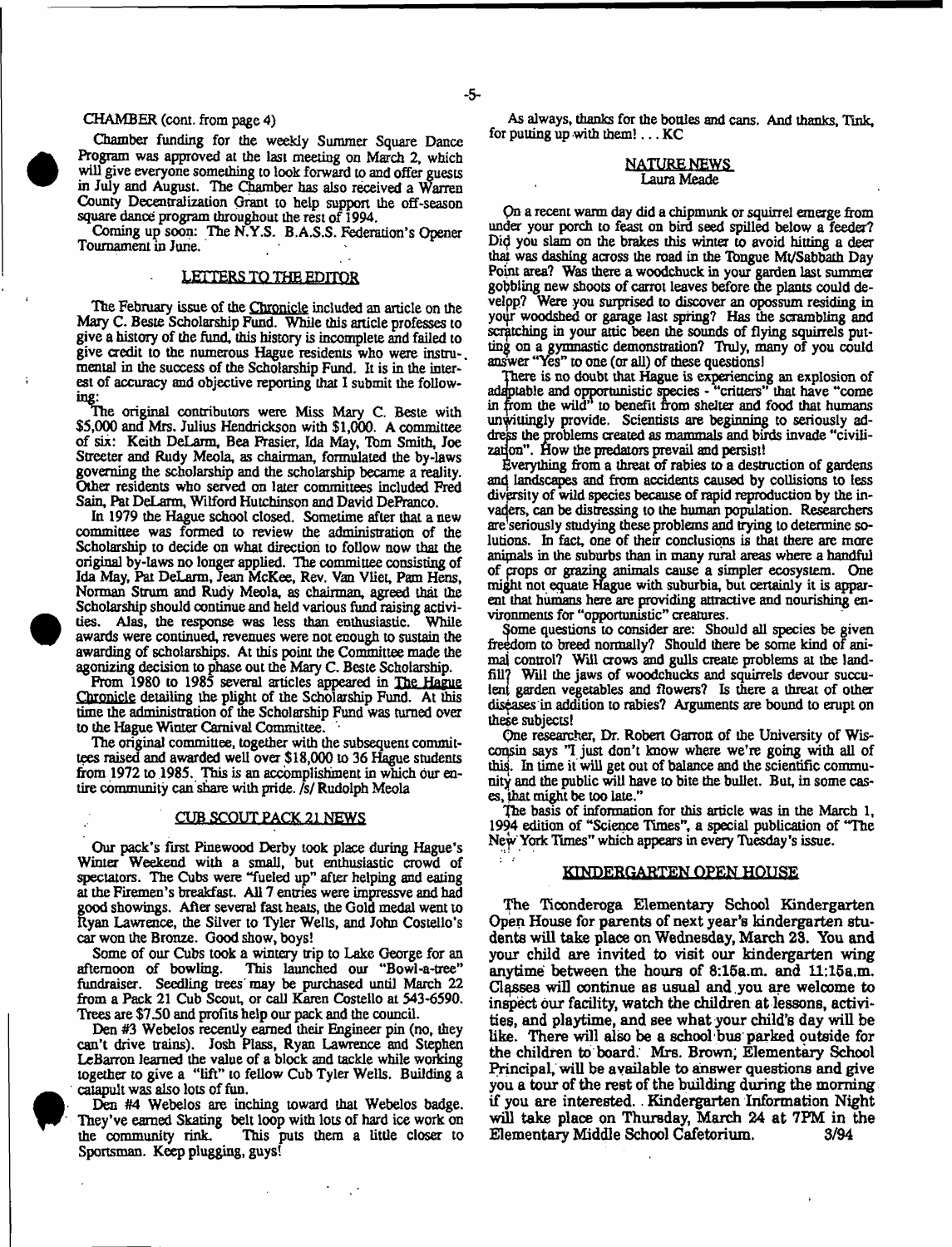#### A BIT OF HAGUE HISTORY - BATTLE HILL THE FEUDING SEXTONS

Have you ever heard of Baule Hill? It is the unpaved continuation of Split Rock Rd. going west, and the unpaved continuation of Dodd Hill Rd. going straight ahead past Snow Fappy's on the other end. The Sexton farm was a large farm on the left side of Battle Hill Rd. In 1866 the Sextons had 103 acres valued at \$130, tax \$1,15. In 1891 they had 220 1/5 acres valued at \$250.

Hiram and Thankful (Tuttle). Sexton had 4 children, Theresa, George (who broke his neck diving into Lake George from the top of a boat house; Smith, who owned the Mohican House (where the Hearth is today) and Flora bom in 1873 and died in 1969.

Flora was the photographer. She and her sister never married and ran the farm until they died. They built a bam, drove teams of horses, did the haying and worked harder than most men. A brook ran thru their property which furnished them with lots of fish. God help anyone who.tried to fish without their permission in their brook! Flora set up a tent in Hague in the summers and conducted her photography business. In later years they were very anti-social and would threaten anyone setting foot on their property with their guns. They also had a bull which roamed their fenced in fields (helped keep people away.) Many pictures in the Sexton albums show "the girls'" wearing large dark flowered hats and long skirts but carrying their guns.

The current mailman on the route was always their best friend. He would check on them, bring them their groceries, and listen to their problems and stories. What a shame they didn't write their stories down. They fought so with their own father that he bad to move out and live in a,small house down the'road. They were called the feuding Sextons.,

There was a school house across the road from the Sexton's which had burned down three times. Flora accused her brother Smith of burning the school and blamed him for her lack of education. Tressie taught Florie to read and write. Tressie died first, in 1941, and when a neighbor took Florie to Ti to visit the funeral parlor, she insisted on going to the hardware store first. She came out carrying a shiney milk pail with a lip - "Now", she said, "Tressie would never let me buy one."

Flora lived 28 years alone and depended mostly on the mailman for her needs. She was on welfare with her goats and chickens to care for. The mailman found her frozen to death in the yard with a flashlight on the ground and a path .circling her made by her goals. People immediately ransacked her house, looking for what? Perhaps they thought she had money hidden away, or other treasures. We will never know what they found.

Fortunately the looters weren't interested in pictures and thanks to the Welfare Dept, who went in later and retrieved the album and pictures they are now in the Hague Museum.

Across the road from the Sextons was the Francis Waters land. In 1870 - 65 acres. In 1881 - 122 acres, valued at \$500. A very large tract of land that had an Inn, store and tavern near the road. Francis Waters was the owner 1862-1934. After his death his son Walter, bom 1900, took over the property.

The Waters and Sextons were always feuding over the Waters not fencing in their animals and their horses eating the Sextons grain. The Sexton girts would shut the horses in their bam and try to make Walter pay for what they had eaten.

Finally one day the girls had had enough, and as Walter riding his horse came into view by the Lewis Fish mailbox, Flora took aim and shot the horse in the hip. She was taken to jail for a few days, but as the horse recovered and Walter wasn't shot, they let her out. When questioned about the incident she said, "If I'd been shooten at Mr. Waters, I'd have hit him."

The story is that they were always' shooting at each other  $r_{\rm d}$ "Battle Hill" but took care never to hit anyone.

BATTLE HILL MYSTERY

The mysterious disappearance of one of Frank LaDue's children was a cause of considerable excitement a  $r_{\text{full}}$  Hague

in the early 1920's. The family lived in a small house on the Battle Hill Rd. The family consisted of Frank, Averill (mother), two children and her father, Alvah Phillips.'

Alvah was one of the last old-time fiddlers and square dance cal|ers. He was at one time Town Clerk and even ran for Supervisor. LaDue was a veteran of World War 1 and it was believed that he had been shell shocked.

The child who disappeared was a girl of about 1 1/2 years of age. It is thought that the mother first reported the child had wandered off. She also hinted that it may have been carried away by a bear. The father showed considerable affection toward the girl, but the mother did not display any concern or grief. State troopers carried on a search, aided by bloodhounds and a group of volunteers from town.

Some people believed the mother beat the child, causing its deqth and that someone helped dispose of the body. All membcrp of the family were under suspicion because of their indifferent attitude and their lack of cooperation.

People involved in the search for the child felt the blood hoqnds.should have been used to track members of the family and felt that the poor father who was the only one that showed any grief or concern knew nothing of what had happened. The main grite of concern since nothing or what new imposed. The her husband and have his pension. The husband had appeared quite normnal at home until this happened and probably realized at the end what was happening to him.

The Battle Hill Mystery was a topic of conversation for a long time. The family soon moved to Glens Falls, all except Alvah who lived here for several years. He later moved to Glens Falls also where he continued to play and call for dances. His last appearance in Hague was to play at a fiftieth anniversary party held for Mr. and Mrs. William DeLarm.

Sources: Clifton West, Dolly Kennedy, Michele Gautrea (from interviews with Charles Foote and Florence (Bartlett Bondgren), the latter four, residents of Split Rock Road.

#### NEW SERVICE FOR YOUNG MOTHERS IN TI

The Bottom Line Diaper Service, formerly of Peru., has been acquired by the Van Werts, dba Sunshine Laundry and Dry Cleaning in Tieeaderega. New York State is in (he midst of a solid waste crisis of imense proportions, so the Van Werts feel good about a service that provides consumers the ability to easily reduce trash and. reuse natural 100% cotton diapers at a surprisingly affordable pice.

Once a weelt, clean white diapers finished to the pH of baby's skin are delivered to customers' homes and soiled diapers from the previous week are picked up for clearing. To enhance customer service, a new subscription of *Parents* magazine is delivered with clean diapers each month.

Jeff Van Wert is driving the delivery "an for the service, covering territory from Gieus Falls to the Canadian Border IN-CLUDING HAGUE! Employees wash and sort diapers coming in and pack diapers for each day's trip. Chattie Yan Wert fills in wherever needed but mostly keeps track of finances and attends to .mdividual customer needs.

New equipment meeting OSHA standards for water temperatures, wash cycles and detergents enable the service to be' extended to health centers, doctors' and dentists' offices.

Bonom Line offers diaper service gift certificates and diaper covers (wondeiful baby shower gifts) also delivered to your door,

*ffiay the road rise to meet you, Oday the wind Be always at your Back- May the sun shine warm upon your face, the rains fad soft upon your fields and, until wn, meet again, may Qod hold you in the palm o f Hhs Band* **..** *?ji Pish Blessing.*

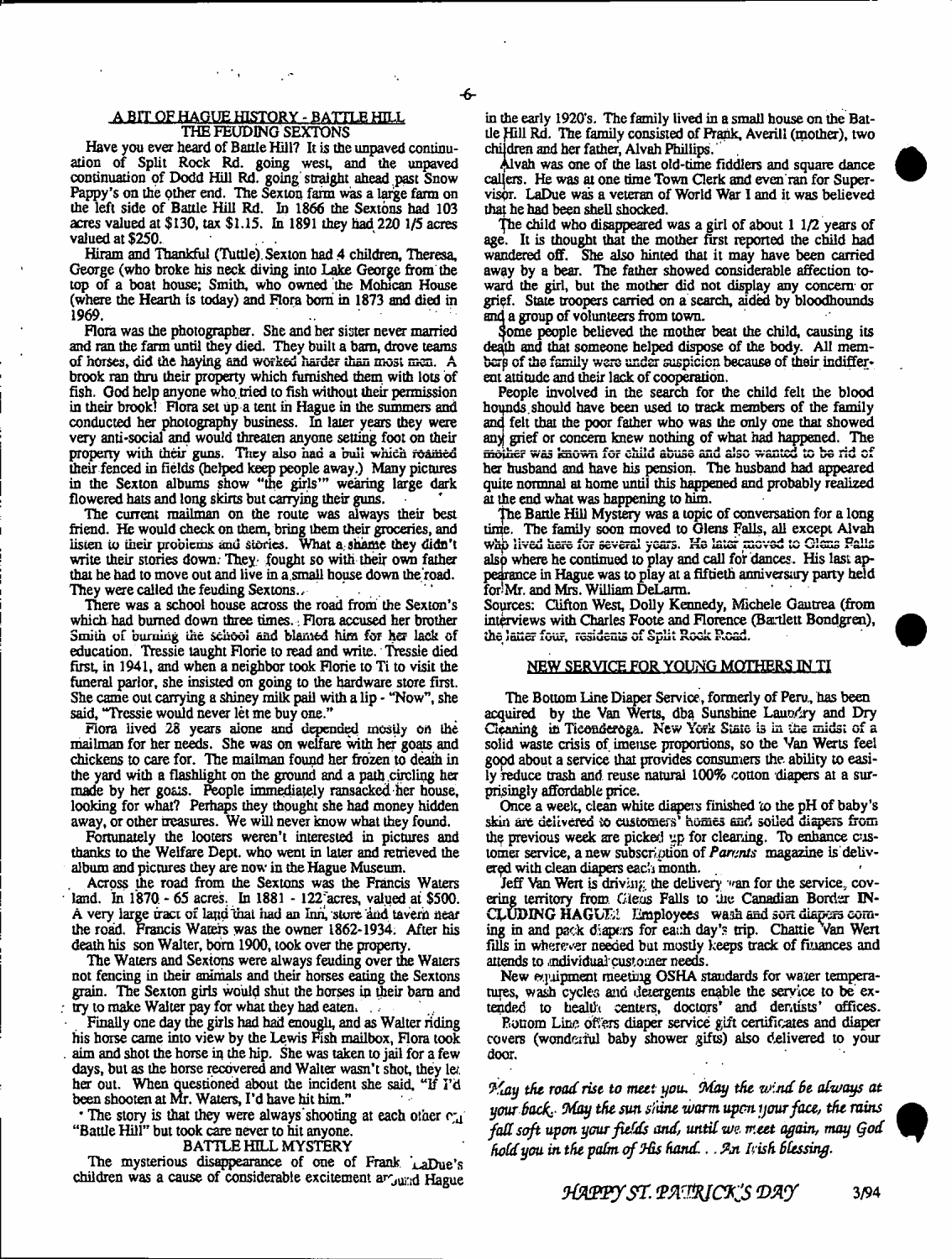# SQUNDINGS

- 7-

DIED - Margaret "Peg" (Messier) Frasier, 64, West Hague Road, on March 10 at her home. She is survived by five sons and three daughters including Chester Frasier and Frances Frasier, both of Hague, 18 grandchildren andd two great-grandchildren.

Ticonderoga Middle School was well represented at the second annual Junior'High School Art Show hosted by the Hancock House in Ticonderoga. Eighth grade students Lindsay Frasier, (Hague) and Krissi Bianchine entered a combination painting and drawing that they worked on together. Eighth graders Lauren Mack (Hague) and Mairead Carney each made ceramic figurative sculptures.

The following students from Hague have been listed on the Third Marking Period Honor Roll at Ticonderoga High School: FIRST HONORS; Elizabeth Brunet, Jessica. Frasier, Allison Johnson, Monica Johnson, Jessica Mars SECOND HONORS: Jennifer Belden, Shannon Kenna CONGRATULATIONS TO YOU ALL

### **BESTE NEWS**

The following students received Beste Scholarship awards at the Benefit Buffet on Saturday night of Winter Weekend:

t

Treva Braisted - S.U.N.Y. Buffalo

Jason Marcoue - Johnson & Wales Univ.

Elizabeth DeFranco - Alfred University •"

Since none of the students had vacation at this time, parents were on hand to receive their awards.

The Winter Carnival Committee is still finalizing the finances of the Winter Weekend activities, but at this point, they are happy to report that it looks like a donation of approximately \$1,500 will be able to. be made to the Beste Scholarship Fund within the month. This has been made possible through the very encouraging results of a fundraising mailing carried out in conjunction with the Weekend's activities, the profits from the Benefit Buffet with the Weekend's activities, the profits from the Benefit Buffet<br>and the Electronics Package Raffle, and direct donations placed in the Beste Mortarboard box throughout the weekend. This will put the grand total of the fun at over \$11,000! Thank you all for your participation and generosity. Watch for additional fundraisers to be scheduled throughout the year, and donations may be mailed at all times to: The Beste Scholarship Fund, c/o Hague Community Center, Hague, NY 12836.

#### MIDDLE SCHOOL WEATHER REPORTS

Tune in to WIPS Radio 1250AM for Ticonderoga Middle School's weather report, school days at 9:35AM. WIPS has invited our 8th grade science students to become involved in local weather reporting as a cooperative effort between the community and school. Students take turns each morning as an amateur reporter. Classroom tools have been purchased with the help of Eisenhower Grant funds. \*\*\*\*\*\*\*\*\*\*\*\*

*That Qod once Coved a garden I thinhjhat He'd 6c seen We Cearn in 9&Cy writ. Toting up and down And seeing gardens in the Spring the paths I* well can credit it. That lead through Stephen's *Tut if Qodwalfe in Thi6Gn Qreen* **.,.** *Stephen's Qreen, Stanza T*

 $\sim 2.4$  and  $\sim 10$ 

#### HAGUE WINTER WEEKEND

This year's Presidents' Day Weekend's festivities were a bit scaled down but perfect weather conditions and the many eager enthusiasts with bad cases of "cabin fever" combined to bring out the crowds and make the weekend quite a success for local organizations. Good attendance was noted for 'Friday night's "Rickoff" square dance festivities, and dancers could also browse through the community organization displays during breaks in the dance program.

The-Fish and Game Club's rifle shoot attracted many sharpshooters Saturday mid-day, and continued on well past the scheduled ending time of 2PM. The Scout's Pinewood Derby was a nice addition to the day's events after they "lent a hand" at the Firemen's breakfast.

The Beste Benefit Buffet, hosted by Silver Bay Association, has received rave reviews from many very happy diners, and attracted a nice crowd on Saturday evening. Our sincere thanks to Mark Johnson and his staff for their hospitality and our compliments to the "Chef Michele" and her staff for putting together such a delicious buffet.

Sunday's activities for the Pamily Pun Day at the Pish & Game Club went off with only the slightly slippery problem of excess mud, but the fine temperatures were worth the inconvenience. The following folks were famous that day:

Cbainsaw. Competition: Leo Wells came in 1st with his time of 10.16 seconds to buzz through a good-sized log.

Iwj-Gf-WSfi "Dave's Devils'' Guipulleo wisfty's Murderers" in a real "mud-slinging" event, and "Val's Vengeance", the women's team outpulled three of "Marty's Murderers'' in several handicap heats.

Ice Auger Championships; In the junior over 3" stock auger class, Perry Girard, Jr. came in 1st with a combined lime of 29.47 seconds for 3 holes. In the senior division of over 3" stock auger, Marty Spelman won with a combined time of 22.11 seconds for 3 holes. Ice on the beaver pond was 20 inches thick.

In addition, there were numerous kids' games and sliding going on all afternoon. Penelope the Clown entertained mobs of slightly soggy types who seemed undaunted by the mud, and much good food was served up from the Fish & Game kitchen after patrons "walked the plank." The winner of the Electronics Package Raffle was drawn at the end of the afternoon, with Katrina Johnson of Ticonderoga the lucky winner.

Thank you all for participating, whether it was buying raffle tickets, entering events, going to breakfasts or buffets, donating raffle items, or just plain helping. Everyone seemed to enjoy a finj-filled weekend.

TICONDEROGA DISTRICT SCHOOL SUPERINTENDENT, DR. ROBERT L. COLLINS, was among 22 superintendents received Professional Development Certificates from the Superinittidcncs\* Academy of die NYS Council ofScliOOi Superintendents on Monday, Jan 24 at the Mid-Winter meeting in Albany. The Superintendents' Academy, a unique program designed to enhance the leadership skills of practicing superintendents , was founded in 1991. Study in the academy, which meets twice a year, is based upon leadership-oriented curriculum.

#### BOOK FAIR

The Ticonderoga Middle School is holding its Spring Book Fair from Mon. March 14 through Tburs., Mar. 17. Books will be available in the Resource Center.

(fours are: Wed -11:55-2:45; Tburs. 8:30-2:30

A good time to browse through books andbuy at reasonable prices.

3/94